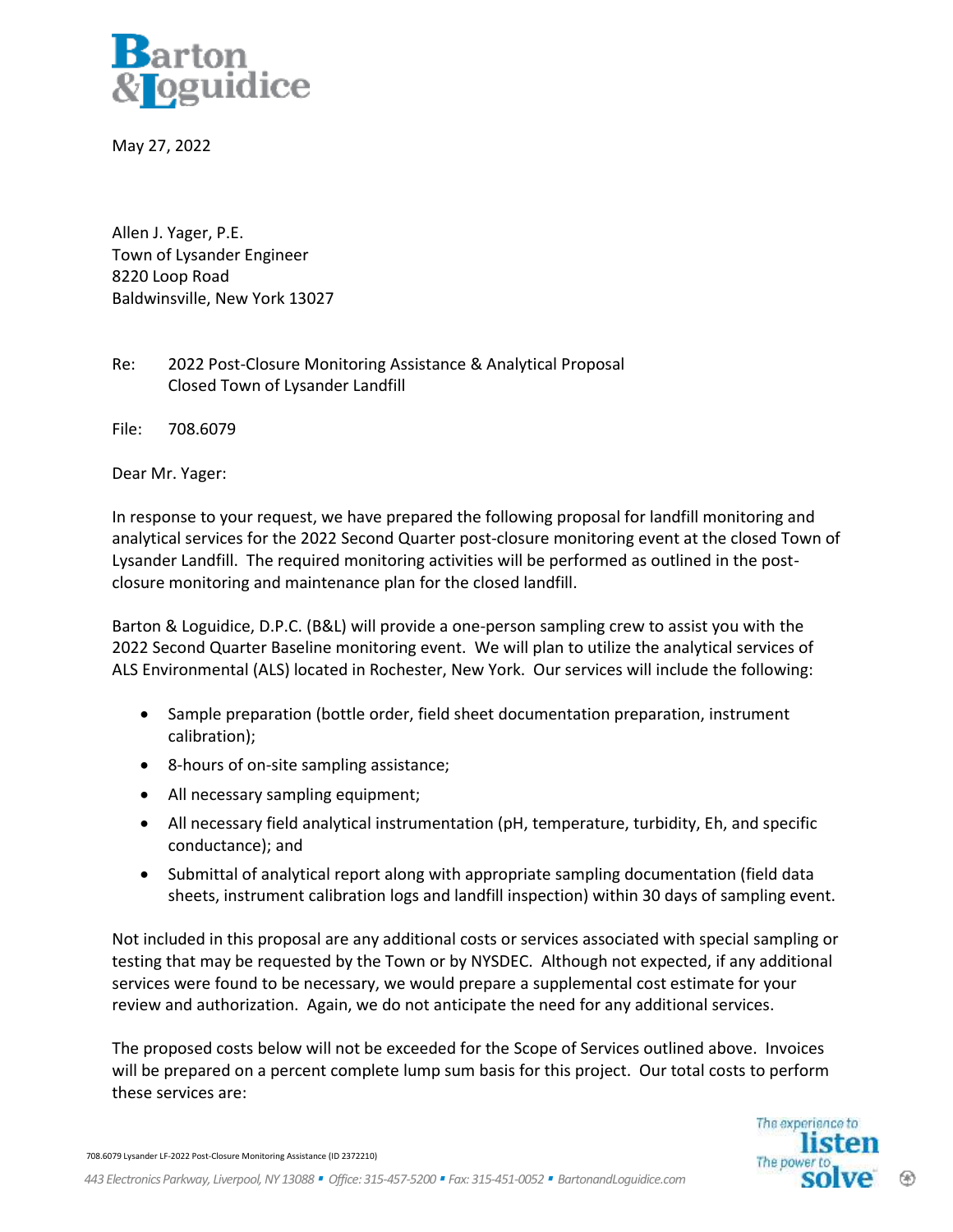Allen J. Yager, P.E. Town of Lysander Engineer May 27, 2022 Page 2



If this proposal is acceptable, please authorize below and return one copy of this letter agreement to us. This will serve as our notice to proceed with the 2022 post-closure monitoring at the closed Town of Lysander Landfill. Upon receipt of the notice to proceed, we will coordinate with you to schedule a date to perform the Second Quarter post-closure monitoring.

Please contact Brian McGrath or me if you have any questions about this proposal or the upcoming 2022 post-closure monitoring program. As always, it is a pleasure to assist the Town of Lysander with professional engineering and environmental consulting services.

Sincerely,

BARTON & LOGUIDICE, D.P.C.

 $\bigvee_{n\geq d} A_{n}A-\frac{1}{d}$ 

David R. Hanny, CPESC, CPSWQ, LEED AP **Brian J. McGrath** Senior Associate Staff Field Scientist

DRH/BJM/tmj Attachment

Bin J. W. Grats

# **Authorization**

Barton & Loguidice, D.P.C., is hereby authorized by Town of Lysander ("Owner") to proceed with the services described herein in accordance with the attached Terms and Conditions.

Robert A. Wicks, Supervisor **Date** Town of Lysander